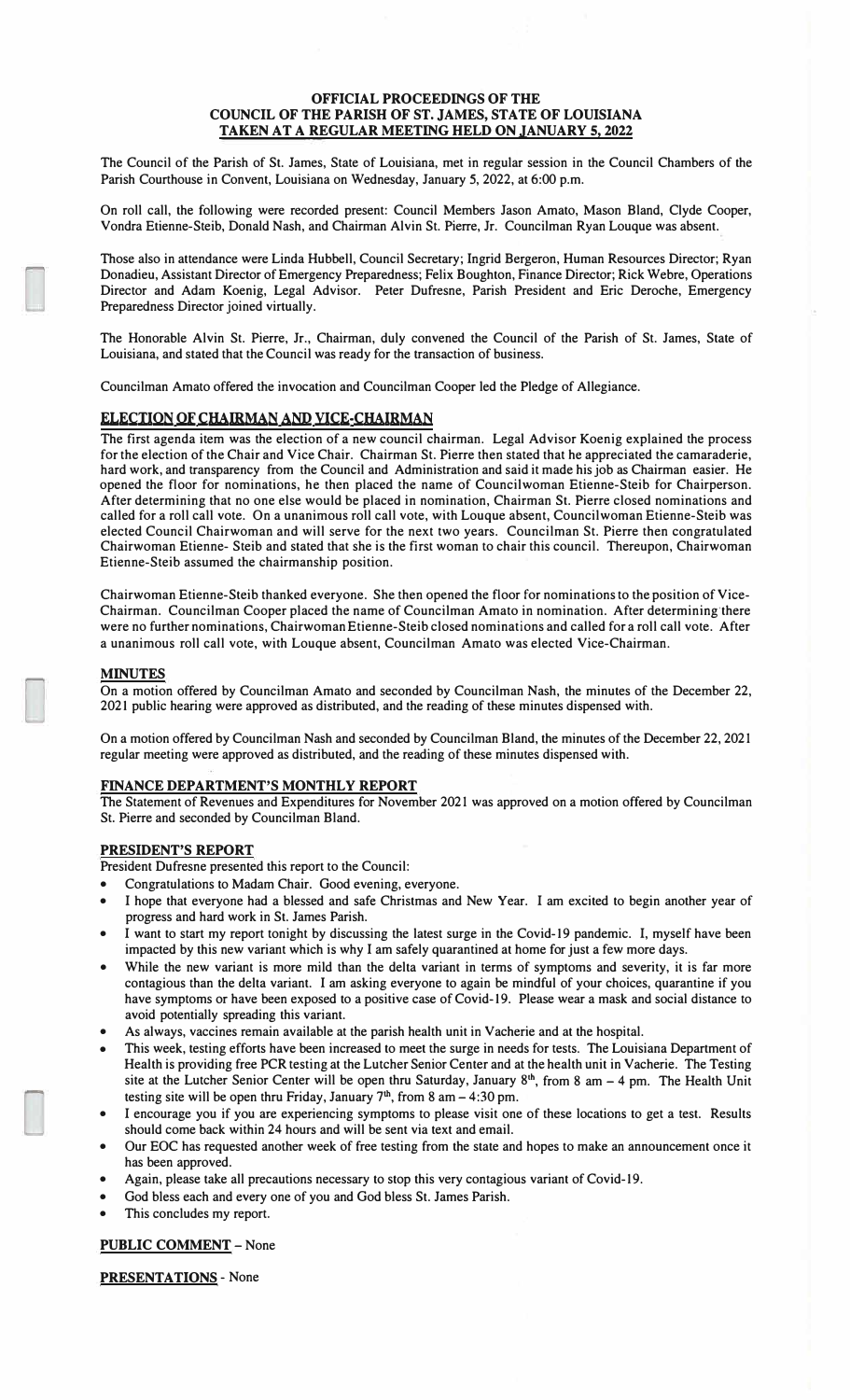#### **APPOINTMENTS TO BOARDS AND COMMISSIONS - None**

#### **OLD BUSINESS**

District 5 Alternate Access Route - no additional update

Acquisition of Land for Multipurpose Building - a task order was issued to Cypress Surveying to have the portion of property surveyed.

# **NEW BUSINESS**

RESOLUTION 22-01, A RESOLUTION TO APPROVE DISBURSEMENT OF PAYROLL FOR THE JANUARY 7, 2022 PAYROLL, was offered and moved for adoption by Councilman Amato and seconded by Councilman Nash. After a unanimous roll call vote, with Louque absent, the resolution was adopted.

RESOLUTION 22-02, A RESOLUTION TO APPROVE DISBURSEMENT OF FUNDS TO PAY PENDING CURRENT INVOICES AND PAYABLES, was offered and moved for adoption by Councilman St. Pierre and seconded by Councilman Bland. After a unanimous roll call vote, with Louque absent, the resolution was adopted.

RESOLUTION 22-03, A RESOLUTION ADOPTING THE PARISHWIDE HAZARD MITIGATION PLAN UPDATE, was offered and moved for adoption by Councilman St. Pierre and seconded by Councilman Amato. After a unanimous roll call vote, with Louque absent, the resolution was adopted.

RESOLUTION 22-04, A RESOLUTION AMENDING THE CONTRACT WITH GSA CONSULTING ENGINEERS TO A MASTER CONTRACT WITH MCKIM & CREED, INC. FOR PROFESSIONAL ENGINEERING & CONSTRUCTION ADMINISTRATION SERVICES NOT TO EXCEED \$500,000, was offered and moved for adoption by Councilman Amato and was seconded by Councilman St. Pierre. After a unanimous roll call vote, with Louque absent, the resolution was adopted.

RESOLUTION 22-05, A RESOLUTION AUTHORIZING THE ST. JAMES PARISH PRESIDENT TO SIGN AND EXECUTE A CONTRACT WITH T. BAKER SMITH, LLC FOR PROFESSIONAL SERVICES, was offered and moved for adoption by Councilman Nash and seconded by Councilman Amato. After a unanimous roll call vote, with Louque absent, the resolution was adopted.

INTRODUCTION OF PROPOSED ORDINANCE 22-01, AN ORDINANCE AUTHORIZING THE ISSUANCE OF AND SALE OF EIGHT MILLION DOLLARS (\$8,000,000) TAXABLE HURRICANE RECOVERY REVENUE BONDS OF THE PARISH OF ST. JAMES, STATE OF LOUISIANA; AND PROVIDING FOR OTHER MATTERS IN CONNECTION THEREWITH, was introduced on a motion offered by Councilman St. Pierre and was seconded by Councilman Bland After a unanimous roll call vote, with Louque absent, the ordinance was accepted and ordered filed with the Secretary for public inspection and publication of Notice of Public Hearing, which was scheduled for Wednesday, January 19, 2022, at 6:00 p.m. in the Council Chambers of the Parish Courthouse Annex in Vacherie.

## **DIRECTOR'S REPORT**

RYAN DONADIEU – he reiterated that with up-tick in covid cases, testing is being provided at the Lutcher Senior Center, and said Mr. Deroche has requested an additional week of testing. He said they are in daily contact with the hospital.

INGRID BERGERON - she indicated that they are taking appointments for LiHeap applications beginning Monday the 10<sup>th</sup> and encouraged residents to call if interested and to see if they qualify for assistance. This is for past due amounts or arrears due to the pandemic and/or hurricane Ida. She congratulated Chairwoman Etienne-Steib and Vice-Chairman Amato. Councilman Bland asked about going on private property to demolish homes that are not livable now, through FEMA. Mr. Donadieu indicated that FEMA gave some approval, but it is case-by-case. Ms. Bergeron said they are working out the details for residents who need bins, through funds they received from their partner agencies. She indicated that they are in the process of hiring two case managers to help residents with hurricane recovery and said they will try to do public outreach videos to get the information out.

FELIX BOUGHTON - congratulated Chairwoman Etienne-Steib and Vice-Chairman Amato and said he hopes they have a more productive 2022, more normal then 2021. He wished everyone Happy Holidays.

RICK WEBRE - he also congratulated Chairwoman Etienne-Steib and Vice-Chairman Amato. He said he and his staff are available if needed. He said Byron E. Talbot won the bid for the David Planation hazard mitigation project.

## **COUNCIL MEMBER'S REPORT**

COUNCILMAN ST. PIERRE - Councilman St. Pierre congratulated Chairwoman Etienne-Steib and Vice-Chairman Amato, and he thanked Rick for the conversations on the David Plantation project, which came in under budget.

**COUNCILMAN AMATO** - Councilman Amato congratulated Chairwoman Etienne-Steib. He requested a meeting for the school side project. He congratulated #13 Jontre Kirklin for a good job representing Lutcher and St. James Parish last night. He said he looks forward to making great things happen in 2022 and wished everyone a happy healthy New Year.

**COUNCILMAN LOUQUE** - Councilman Louque was absent.